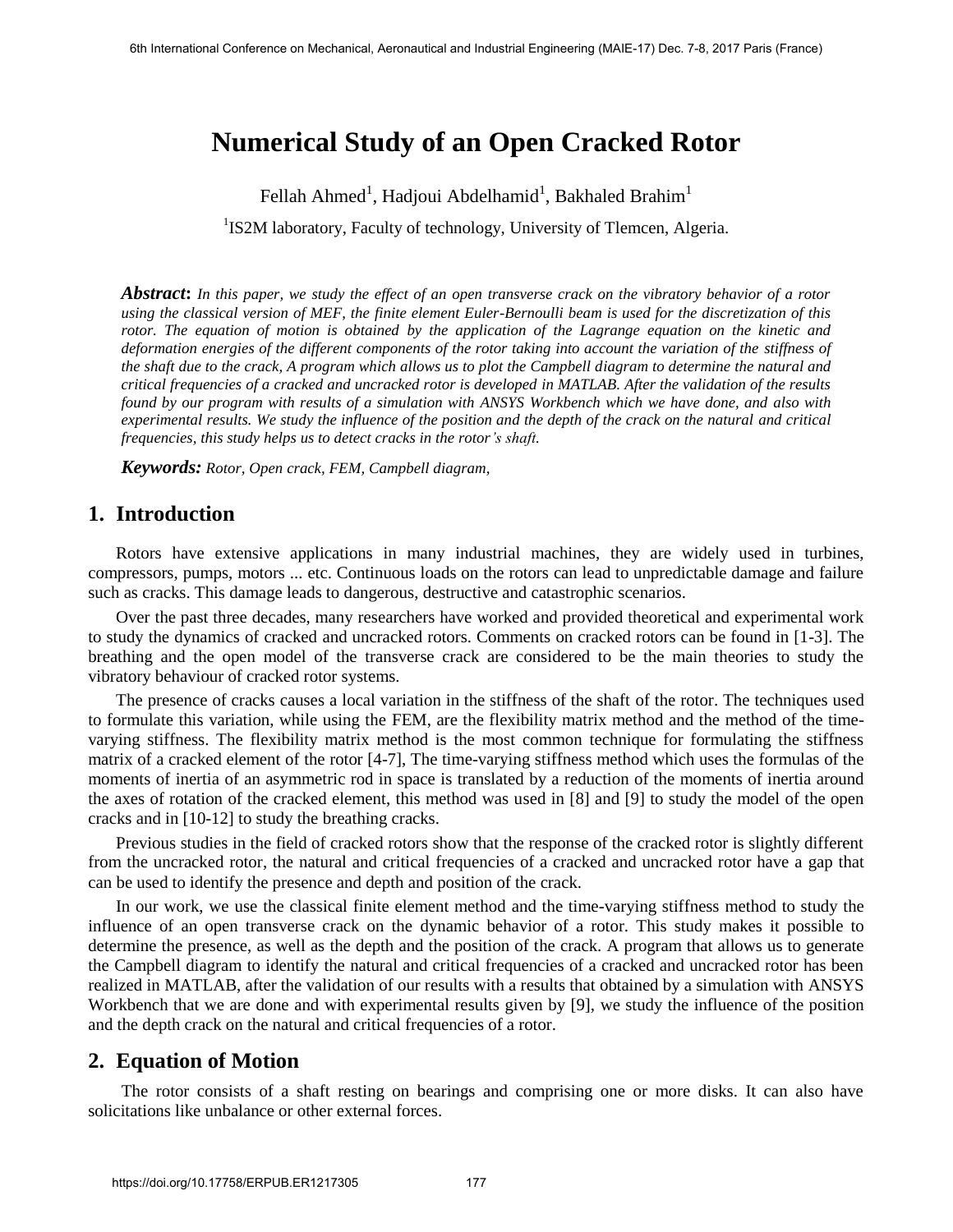The equations of motion are obtained by the application of the Lagrange equation to the kinetic energies and deformation of the rotor components (shaft-disk-bearings):

$$
\frac{d}{dt}\left(\frac{\partial T}{\partial q_i}\right) - \frac{\partial T}{\partial q_i} + \frac{\partial U}{\partial q_i} = F_i
$$
\n(1)

#### **2.1. Kinetic Energy of the Disk**

The disk is considered rigid and therefore characterized by its kinetic energy only, the expression of this latter is:

$$
T_d = T_d^{trans} + T_d^{rot} = \frac{1}{2} m_d (u^2 + w^2) + \frac{1}{2} I_{dX} \left( \dot{\theta_X}^2 + \dot{\theta_Z}^2 \right) + \frac{1}{2} I_{dY} (\Omega^2 + 2 \dot{\theta_X} \theta_Z)
$$
 (2)

Where

$$
I_{dX} = I_{dZ} = \frac{m_d}{12} (3r^2 + 3R^2 + h^2)
$$
 (3)

$$
I_{dY} = \frac{m_d}{2} (r^2 + R^2)
$$
 (4)

#### **2.2. Kinetic and Deformation Energy of the Shaft**

For an element of length L<sub>e</sub>, the expression of the kinetic energy will be given by:

$$
T_a = \frac{1}{2}\rho_a s \int_0^{Le} (\dot{u}^2 + \dot{w}^2) dy + \rho_a \frac{l_a}{2} \int_0^{Le} (\dot{\theta_X}^2 + \dot{\theta_Z}^2) dy + \rho_a l_a L_e \Omega^2 + 2\rho l_a \Omega \int_0^{Le} \dot{\theta_X} \theta_Z dy
$$
 (5)

The energy of deformation of the shaft is calculated by considering the case of a flexible beam in rotation without deformation at the shear force (Euler-Bernoulli beam), the expression of the energy of deformation of the shaft will be given by:

$$
U_a = \frac{E}{2} \int_0^{Le} I_Z \left(\frac{\partial \theta_Z}{\partial y}\right)^2 + I_X \left(\frac{\partial \theta_X}{\partial y}\right)^2 + 2I_{XZ} \frac{\partial \theta_Z}{\partial y} \frac{\partial \theta_X}{\partial y} \tag{6}
$$

For a healthy element, the moments of inertia along the axes X and Z are equal to  $I_x = I_z = \pi R^2/4$  and  $I_{XZ} = 0$ , but in the case of a cracked element where the section is not circular (Figure 1), the crack causes an asymmetry in the course of the rotation, according to ref [12] the moments of inertia along the x and z axes are given by:

$$
\begin{cases}\nI_x = \frac{\pi R^4}{8} + \frac{R^4}{4} \left( (1 - \mu)(2\mu^2 - 4\mu + 1)\gamma + \sin^{-1}(1 - \mu) \right) \\
I_z = \frac{\pi R^4}{4} - \frac{R^4}{12} \left( (1 - \mu)(2\mu^2 - 4\mu - 3)\gamma + 3\sin^{-1}\gamma \right) \\
I_{xz} = -\frac{1}{2} \left( (R\mu)^2 (R\mu - 2R)^2 \right)\n\end{cases} (7)
$$

Where  $\mu = h/R$  is the ratio between the depth of the crack and the radius of the shaft (0≤  $\mu$  ≤1) and  $\gamma = \sqrt{\mu(2-\mu)}$ .

According to ref [13] the moments of inertia along the x and z axis (rotating reference) with respect to the moments of inertia along the axis X and Z (fixed reference) are:

$$
\begin{cases}\nI_x = \frac{I_X + I_Z}{2} + \frac{I_X - I_Z}{2}\cos(2\Omega t) - I_{XZ}\sin(2\Omega t) \\
I_z = \frac{I_X + I_Z}{2} - \frac{I_X - I_Z}{2}\cos(2\Omega t) + I_{XZ}\sin(2\Omega t) \\
I_{XZ} = \frac{I_X - I_Z}{2}\sin(2\Omega t) - I_{XZ}\cos(2\Omega t)\n\end{cases}
$$
\n(8)

From equations (7) and (8) we deduce the relations of moments of inertia of a cracked section along the X and Z axes (fixed reference), which are given by:

$$
\begin{cases}\nI_{XZ} = I_{xz} \cos^2(2\Omega t) - \frac{1}{2} \cos(2\Omega t) \sin(2\Omega t) (I_x - I_z) \\
I_Z = \frac{1}{2} \Big( I_x + I_z + \frac{1}{\cos(2\Omega t)} (I_x - I_z + 2I_{XZ} \sin(2\Omega t)) \Big) \\
I_X = I_x + I_z - I_Z\n\end{cases}
$$
\n(9)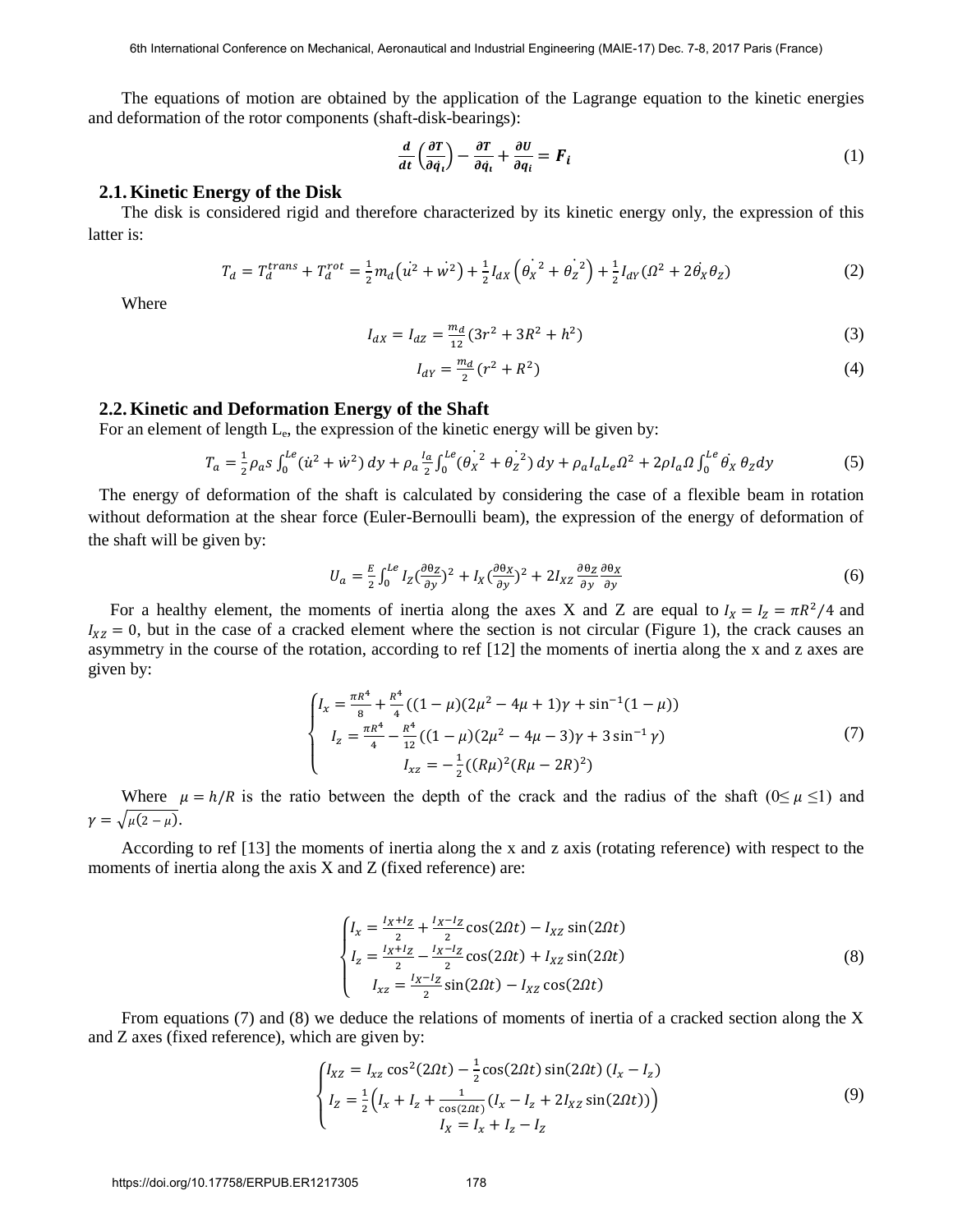

Fig. 1: Cross-section of a cracked element.

The moments of inertia in equation (9) are variable with respect to the angle of rotation  $\Omega t$ , this means that the system is non-linear, whereas in the literature, the systems with open cracks are considered linear. In our work, we linearize the system of equation by taking the mean values of each moment.

#### **2.3. Virtual Work of the Bearings**

The virtual work of the forces due to the bearings acting on the shaft is:

$$
\delta w = -k_{xx}u\delta u - k_{xz}w\delta u - k_{zz}w\delta w - k_{zx}u\delta w - c_{xx}\dot{u}\delta u - c_{xz}\dot{w}\delta u - c_{zz}\dot{w}\delta w - c_{zx}\dot{u}\delta w \tag{10}
$$

It can be put in the matrix form:

$$
\begin{bmatrix} F_u \\ F_w \end{bmatrix} = - \begin{bmatrix} k_{xx} & k_{xz} \\ k_{zx} & k_{zz} \end{bmatrix} \begin{bmatrix} u \\ w \end{bmatrix} - \begin{bmatrix} c_{xx} & c_{xz} \\ c_{zx} & c_{zz} \end{bmatrix} \begin{bmatrix} \dot{u} \\ \dot{w} \end{bmatrix}
$$
\n(11)

Where  $F_u$  and  $F_w$  are the generalized force.

### **3. Matrix Formulation**

After the application of the Lagrange equation on the kinetic and deformation energies of the rotor components, taking into account the variation in the shaft's stiffness due to the crack, we used classical version of the FEM and the time-varying method to determine the global matrices of the equation of motion [11]:

$$
[M]\ddot{q} + ([C_p] + \Omega[G])\dot{q} + ([K_p] + [K])q = F \tag{12}
$$

Where:

[M] is the global mass matrix which comprises the mass matrix of the disk and the shaft.

[G] is the global gyroscopic matrix that includes the gyroscopic matrix of the disk and the shaft.

[K] is the global stiffness matrix of the shaft which comprises the stiffness matrix of the cracked element assembled with the matrices of other elements replacing the matrix of the healthy element by the matrix of cracked element.

 $[C_p]$  and  $[K_p]$  are the damping and stiffness matrices of the bearings.

q is the vector of generalized coordinates.

F is the vector of unbalance forces, in our work, this vector force is neglected.

 $\Omega$  is the rotation speed in rd/s.

The natural and critical forward and backward frequencies are obtained from the eigen solution of the matrix given as:

$$
S(\Omega) = \begin{bmatrix} 0 & I \\ -M^{-1}K & -M^{-1}G(\Omega) \end{bmatrix}
$$
 (13)

## **4. Validation of Results**

Figure 2 shows the finite element model of the rotor studied by [9], the rotor is discretized in 6 elements, Figure 3 shows the model studied in the ANSYS Workbench simulator, and the physical parameters of this rotor are presented in table 1.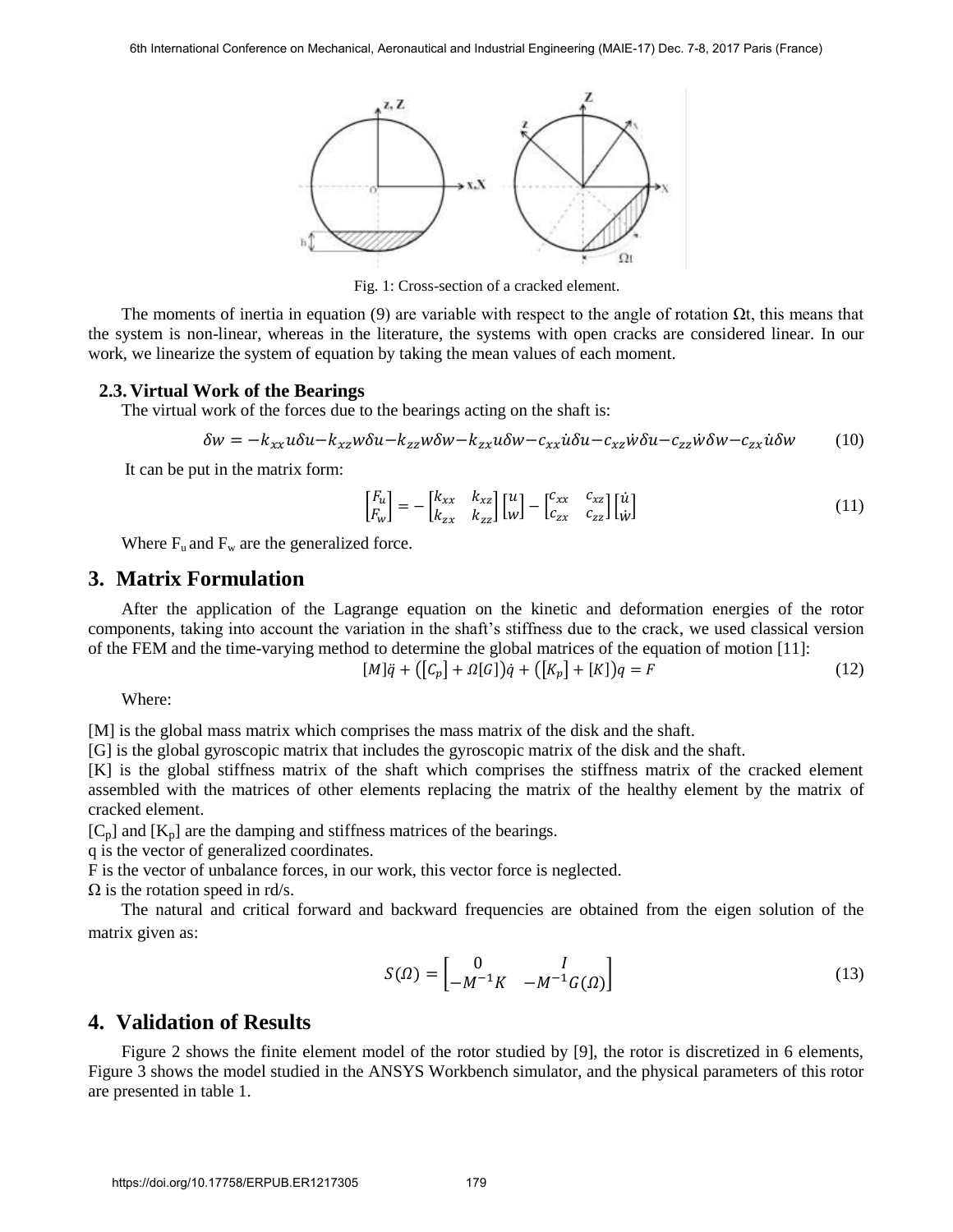Figures 4, 5, 6 and 7 present Campbell's diagrams of a cracked and uncracked rotor generated by our program and by ANSYS Workbench. From these diagrams we can determine the values of the natural and critical frequencies of different cases of position and depth of the crack.

Tables 2, 3 and 4 show the gap between the natural and critical frequency values found by our MATLAB program and the results found by ANSYS Workbench where the crack depth ratio equals to  $\mu$ =0.46, and the crack is found in the second element where the distance between the left bearings and the crack is equal to 0.14 m.

Tables 4, 5 and 6 show the differences between the critical frequencies values of a cracked and uncracked rotor found by our MATLAB program and the results of the experimental [9].



Fig. 2: Finite element model of the rotor studied.



Fig. 3: Model of the rotor studied in ANSYS Workbench.

| TABLE 1: Physical parameters of the rotor studied |                                    |  |  |  |  |  |  |  |
|---------------------------------------------------|------------------------------------|--|--|--|--|--|--|--|
| Young's Module (E)                                | 2.1e11 N/m2                        |  |  |  |  |  |  |  |
| Length of the shaft $(L)$                         | $0.65 \; \mathrm{m}$               |  |  |  |  |  |  |  |
| Density of the shaft $(\rho_a)$                   | 7800 kg/m3(Steel)                  |  |  |  |  |  |  |  |
| Number of disks                                   | $\mathcal{D}_{\mathcal{L}}$        |  |  |  |  |  |  |  |
| Position of the disk 1                            | $0.124$ m (from the left bearings) |  |  |  |  |  |  |  |
| Position of the disk 2                            | 0.6 m (from the right bearings)    |  |  |  |  |  |  |  |
| Inner radius of the disks $(R)$                   | $0.795e-3$ m                       |  |  |  |  |  |  |  |
| External radius of the disks (r)                  | 76.2e-3 m                          |  |  |  |  |  |  |  |
| Thickness of the disks (e)                        | $11.72e-3$ m                       |  |  |  |  |  |  |  |
| Density of the disk $(\rho_d)$                    | 2700 kg/m3(Aluminum)               |  |  |  |  |  |  |  |
| Stiffness of bearings 1 and 2 $(k_{xx}, k_{zz})$  | $7e7$ N/m                          |  |  |  |  |  |  |  |
| Damping of bearings 1 and 2 $(c_{xx}, c_{zz})$    | 5e2 Ns/m                           |  |  |  |  |  |  |  |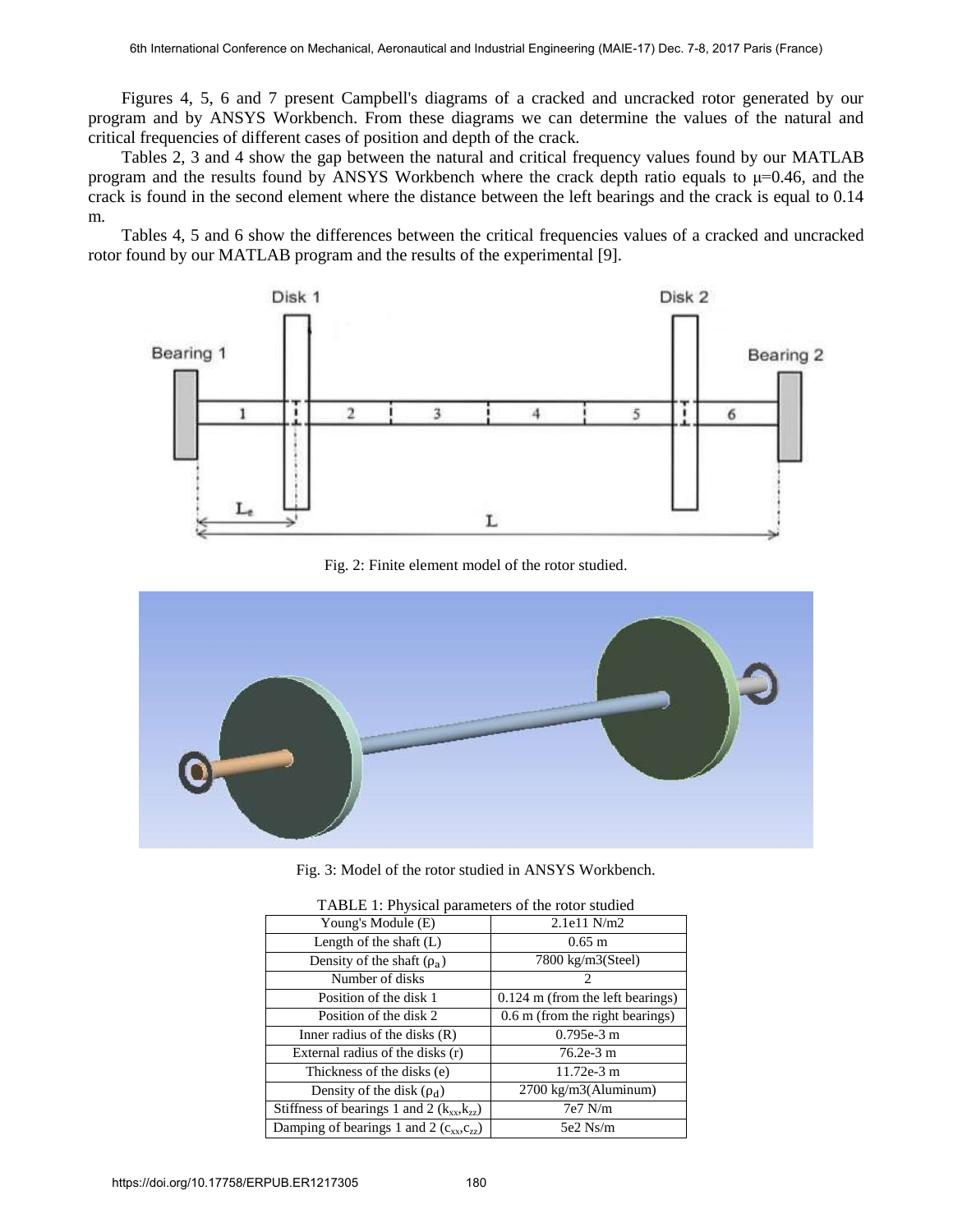

Fig. 4: Campbell diagram of uncracked rotor generated by ANSYS Workbench.



Fig. 5: Campbell diagram of uncracked rotor generated by our program of MATLAB.



Fig. 6**:** Campbell diagram of cracked rotor generate by ANSYS Workbench where the crack is located in 0.14 m from the left bearing and  $\mu$ =0.46.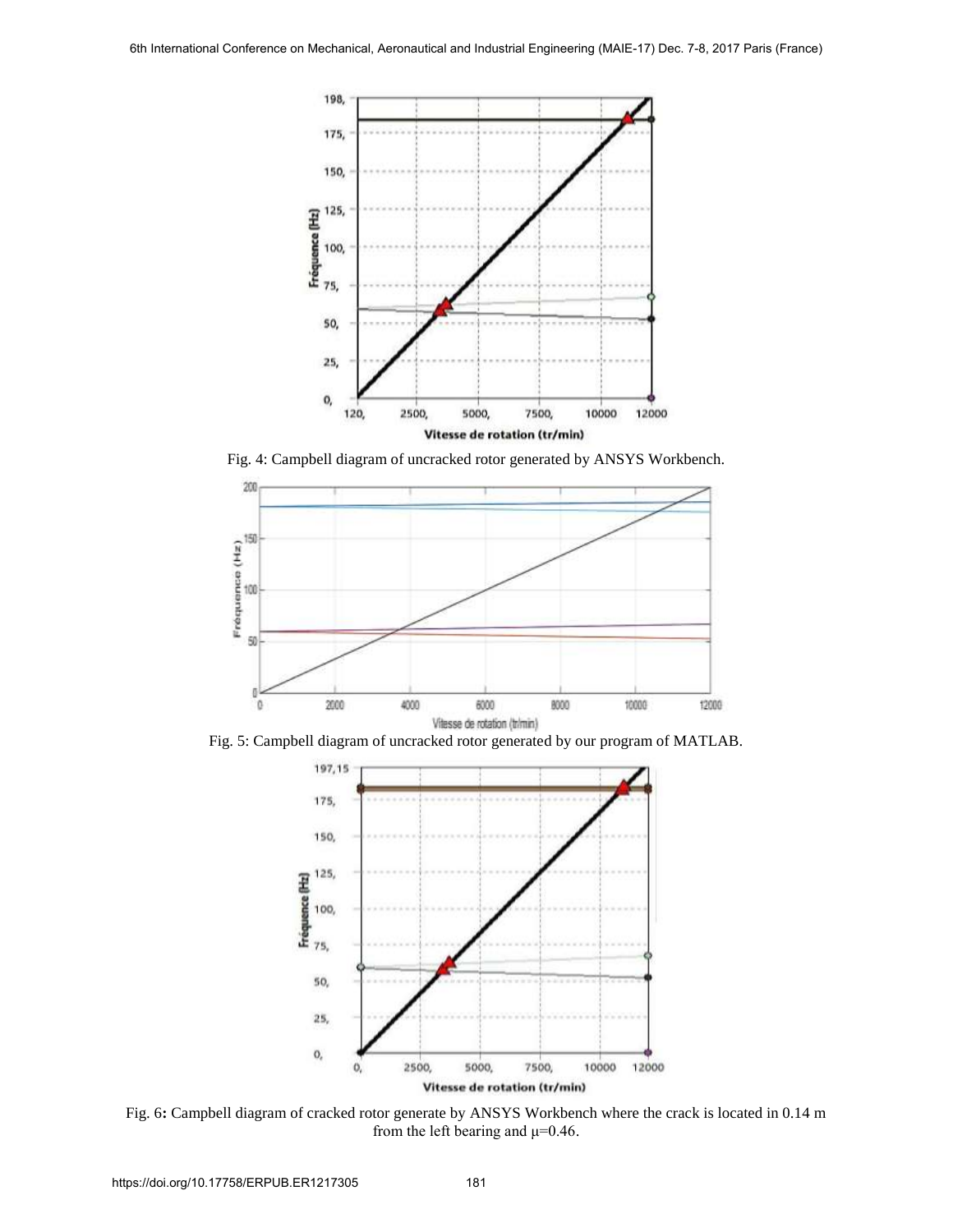

Fig. 7: Campbell diagram of uncracked rotor generate by our program of MATLAB where the crack is located in 0.14 m from the left bearing and  $\mu$ =0.46.

TABLE II: Validation of the natural frequencies obtained by our program -MATLAB- with that obtained by ANSYS Workbench where the crack is located in 0.14 m from the left bearing and  $\mu$ =0.46

|                |          | Natural frequencies |                 |                  |               |              |                  |  |  |  |  |
|----------------|----------|---------------------|-----------------|------------------|---------------|--------------|------------------|--|--|--|--|
| Mode           |          |                     | Uncracked rotor |                  | Cracked rotor |              |                  |  |  |  |  |
|                |          | <b>MATLAB</b>       | <b>ANSYS</b>    | $\epsilon$ 1 (%) | <b>MATLAB</b> | <b>ANSYS</b> | $\epsilon$ 2 (%) |  |  |  |  |
|                |          |                     | Workbench       | (Mat/ANSYS)      |               | Workbench    |                  |  |  |  |  |
|                | forward  | 59.88               | 58.83           | 1.78             | 55.36         | 58.6         | 5.5              |  |  |  |  |
|                | backward | 59.88               | 59.08           | 1.35             | 59            | 59.08        | 0.13             |  |  |  |  |
| $\overline{2}$ | forward  | 181.2               | 183.4           | 1.2              | 178.3         | 181.09       | 1.54             |  |  |  |  |
|                | backward | 181.2               | 183.7           | 1.36             | 180.6         | 183.14       | 1.38             |  |  |  |  |

TABLE III: Validation of the critical frequencies obtained by our program -MATLAB- with that obtained by ANSYS Workbench where the crack located in the 2 element and  $\mu$ =0.46

|   |          |               |                 | Critical frequencies |               |              |                  |  |  |  |  |
|---|----------|---------------|-----------------|----------------------|---------------|--------------|------------------|--|--|--|--|
|   | Mode     |               | Uncracked rotor |                      | Cracked rotor |              |                  |  |  |  |  |
|   |          | <b>MATLAB</b> | <b>ANSYS</b>    | $\epsilon$ 3 (%)     | <b>MATLAB</b> | <b>ANSYS</b> | $\epsilon$ 4 (%) |  |  |  |  |
|   |          |               | Workbench       | (Mat/ANSYS)          |               | Workbench    | (Mat/ANSYS)      |  |  |  |  |
|   | forward  | 57.83         | 58              | 0.29                 | 55.53         | 56.72        | 2.09             |  |  |  |  |
|   | backward | 62.13         | 59.5            | 4.42                 | 60.58         | 61.4         | 1.33             |  |  |  |  |
| 2 | forward  | 176.7         | 183.4           | 3.65                 | 165.4         | 181.08       | 8.65             |  |  |  |  |
|   | backward | 185.5         | 183.7           | 0.98                 | 179.9         | 183.15       | 1.77             |  |  |  |  |

TABLE IV: Validation of the critical frequencies obtained by our program -MATLAB- with that of experimental of uncracked rotor

|      | unciackeu totoi |                      |                           |              |                               |                                 |  |  |  |  |  |  |
|------|-----------------|----------------------|---------------------------|--------------|-------------------------------|---------------------------------|--|--|--|--|--|--|
| Mode |                 | Critical frequencies |                           |              |                               |                                 |  |  |  |  |  |  |
|      |                 | Uncracked rotor      |                           |              |                               |                                 |  |  |  |  |  |  |
|      |                 | <b>MATLAB</b>        | <b>ANSYS</b><br>Workbench | Experimental | $\epsilon$ 5 (%)<br>(Mat/Exp) | $\epsilon 6$ (%)<br>(ANSYS/Exp) |  |  |  |  |  |  |
|      | forward         | 57.83                | 58                        | 56.6         | 2.17                          | 2.41                            |  |  |  |  |  |  |
|      | backward        | 62.13                | 59.5                      |              |                               |                                 |  |  |  |  |  |  |

TABLE V: Validation of the critical frequencies obtained by our program -MATLAB- with that of experimental where the crack is located in 0.14 cm from the left bearing and  $\mu$ =0.46

|      |          | Cracked rotor |                           |              |                              |                                 |  |  |  |  |
|------|----------|---------------|---------------------------|--------------|------------------------------|---------------------------------|--|--|--|--|
| Mode |          | <b>MATLAB</b> | <b>ANSYS</b><br>Workbench | Experimental | $\epsilon$ 7(%)<br>(Mat/Exp) | $\epsilon 8$ (%)<br>(ANSYS/Exp) |  |  |  |  |
|      | forward  | 55.53         | 56.72                     |              |                              |                                 |  |  |  |  |
|      | backward | 60.58         | 61.4                      | 60.7         | 0.19                         | 1.15                            |  |  |  |  |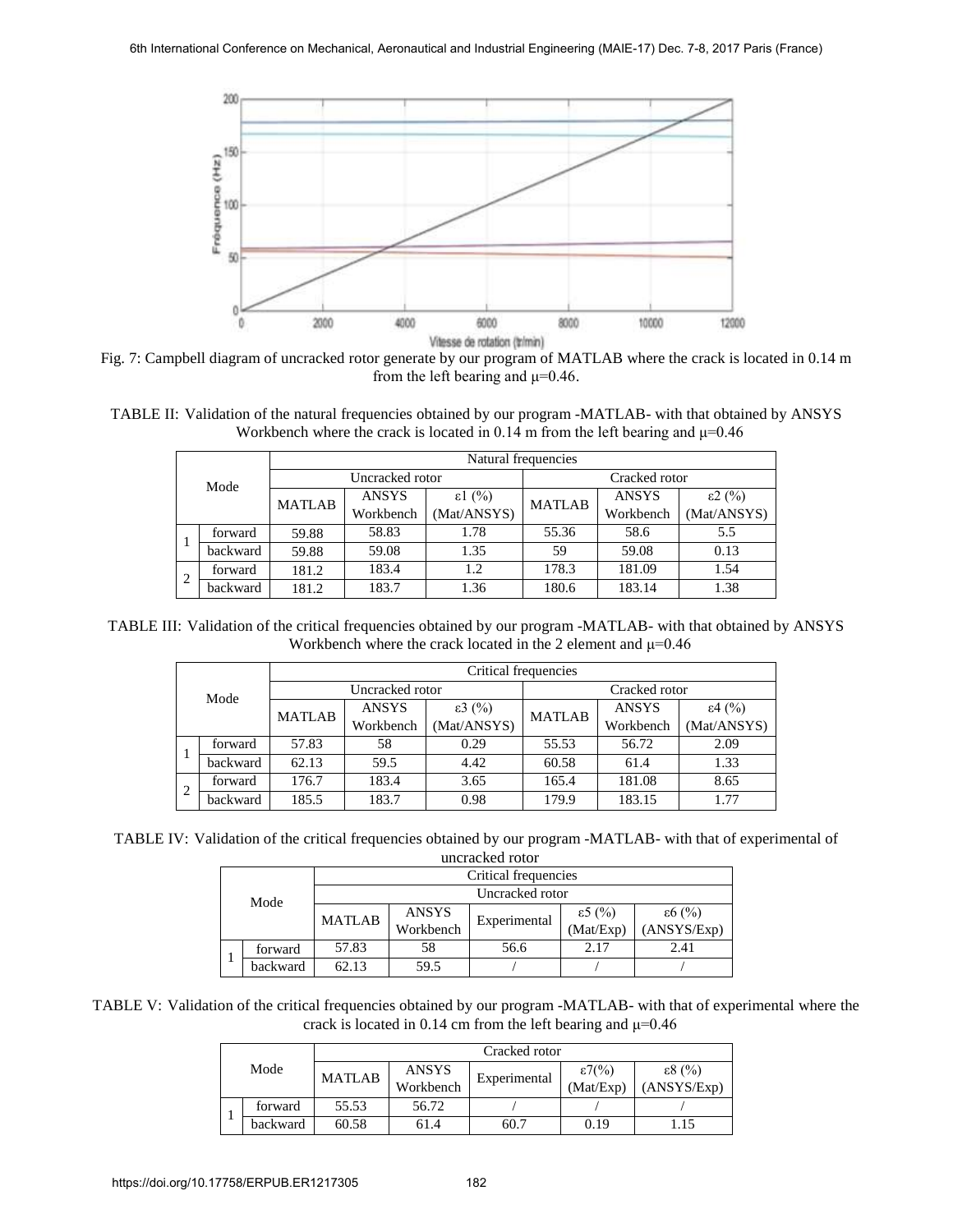TABLE VI: Validation of the critical frequencies obtained by our program -MATLAB- with that of experimental where the crack is located in 0.25 m from the left bearing and  $\mu$ =0.46

| Mode |          | Cracked rotor |                           |              |                               |                                  |  |  |  |  |
|------|----------|---------------|---------------------------|--------------|-------------------------------|----------------------------------|--|--|--|--|
|      |          | <b>MATLAB</b> | <b>ANSYS</b><br>Workbench | Experimental | $\epsilon$ 9 (%)<br>(Mat/Exp) | $\epsilon$ 10 (%)<br>(ANSYS/Exp) |  |  |  |  |
|      | forward  | 54.52         | 56.49                     |              |                               |                                  |  |  |  |  |
|      | backward | 60.03         | 61.3                      | 60           | 0.05                          | 2.17                             |  |  |  |  |

# **5. Influences of the Position and Crack Depth on Natural and Critical Frequencies:**

We study the influence of the depth and the position of the crack on the natural and critical frequencies of the rotor. We vary the depth of the crack, as well as the position of the crack.

Table 7, 8 show that the natural and critical frequencies of the backward and forward modes of the cracked rotor decrease with respect to that of an uncracked rotor, this decrease is slight in backward modes by that in forward modes.

The variation curve of natural and critical frequencies with respect to the position of the crack is similar to the shape of deformation mode, for example in the first mode, the frequencies decrease when we approach to the middle of the rotor's shaft.

Therefore, the results found show that the detection of the crack is difficult because we can find many results have the same values for different case of depth and position of the crack.

| Cracked | Mode           |          |          | Ratio of the crack depth $(\mu)$ |       |       |       |       |       |       |       |       |       |
|---------|----------------|----------|----------|----------------------------------|-------|-------|-------|-------|-------|-------|-------|-------|-------|
| element |                |          | $\Omega$ | 0.1                              | 0.2   | 0.3   | 0.4   | 0.5   | 0.6   | 0.7   | 0.8   | 0.9   |       |
|         |                | forward  | 59.88    | 59.83                            | 59.71 | 59.54 | 59.31 | 59.01 | 58.61 | 58.1  | 57.46 | 56.67 | 55.75 |
| 1       |                | backward | 59.88    | 59.85                            | 59.82 | 59.79 | 59.76 | 59.74 | 59.72 | 59.7  | 59.67 | 59.62 | 59.55 |
|         | $\overline{2}$ | forward  | 181.2    | 180.7                            | 179.6 | 178   | 175.8 | 173.1 | 169.7 | 165.5 | 160.7 | 155.4 | 149.8 |
|         |                | backward | 181.2    | 180.9                            | 180.6 | 180.3 | 180.1 | 179.9 | 179.7 | 179.5 | 179.1 | 178.7 | 178   |
|         |                | forward  | 59.88    | 59.62                            | 59.09 | 58.33 | 57.32 | 56.05 | 54.49 | 52.61 | 50.45 | 48.06 | 45.58 |
| 2       |                | backward | 59.88    | 59.74                            | 59.58 | 59.44 | 59.32 | 59.23 | 59.14 | 59.03 | 58.88 | 58.67 | 58.36 |
|         | $\overline{2}$ | forward  | 181.2    | 180                              | 177.4 | 174.1 | 170.1 | 165.4 | 160.4 | 155.2 | 150.1 | 145.2 | 140.9 |
|         |                | backward | 181.2    | 180.6                            | 179.7 | 179.1 | 178.5 | 178.1 | 177.7 | 177.2 | 176.5 | 175.6 | 174.2 |
|         |                | forward  | 59.88    | 59.5                             | 58.75 | 57.68 | 56.32 | 54.56 | 52.66 | 50.38 | 47.84 | 45.16 | 42.48 |
| 3       |                | backward | 59.88    | 59.68                            | 59.44 | 59.24 | 59.08 | 58.95 | 58.82 | 58.67 | 58.46 | 58.16 | 57.73 |
|         | $\overline{c}$ | forward  | 181.2    | 181                              | 180.5 | 179.8 | 178.9 | 177.8 | 176.6 | 175.1 | 173.6 | 171.9 | 170.1 |
|         |                | backward | 181.2    | 181.1                            | 180.9 | 180.8 | 180.7 | 180.6 | 180.5 | 180.4 | 180.3 | 180.1 | 179.8 |

TABLE VII: Variation of the natural frequencies with respect to the crack depth and the position of the crack.

TABLE VIII: Variation of the critical frequencies with respect to the crack depth and the position of the crack.

| Cracked | Mode           |          |       | Ratio of the crack depth $(\mu)$ |       |       |       |       |       |       |       |       |       |
|---------|----------------|----------|-------|----------------------------------|-------|-------|-------|-------|-------|-------|-------|-------|-------|
| element |                |          | 0     | 0.1                              | 0.2   | 0.3   | 0.4   | 0.5   | 0.6   | 0.7   | 0.8   | 0.9   |       |
|         |                | forward  | 57.83 | 57.83                            | 57.73 | 57.67 | 57.53 | 57.38 | 57.18 | 56.87 | 56.45 | 55.87 | 55.12 |
|         |                | backward | 62.13 | 62.07                            | 61.97 | 61.87 | 61.75 | 61.55 | 61.33 | 61.08 | 60.85 | 60.55 | 60.28 |
| Ŧ.      | $\overline{2}$ | forward  | 176.7 | 176.3                            | 175.7 | 174.8 | 173.5 | 171.6 | 168.8 | 165.2 | 160.3 | 155.4 | 150.3 |
|         |                | backward | 185.5 | 184.9                            | 184.1 | 183   | 182   | 181   | 180.3 | 179.4 | 178.8 | 178.7 | 177.9 |
|         | л.             | forward  | 57.83 | 57.63                            | 57.28 | 56.78 | 56.08 | 55.12 | 53.73 | 52.1  | 49.85 | 48.12 | 44.85 |
| 2       |                | backward | 62.13 | 61.9                             | 61.6  | 61.2  | 60.77 | 60.42 | 60.08 | 59.78 | 59.73 | 59.33 | 58.62 |
|         | $\overline{2}$ | forward  | 176.7 | 175.6                            | 173.7 | 171.2 | 167.8 | 163.7 | 159.3 | 154.6 | 149.2 | 144.3 | 140.1 |
|         |                | backward | 185.5 | 184.6                            | 183.2 | 181.7 | 180.5 | 179.7 | 179   | 178.5 | 177.5 | 176.6 | 175.3 |
|         |                | forward  | 57.83 | 57.57                            | 57.08 | 56.32 | 55.32 | 53.93 | 52.4  | 50.03 | 47.62 | 45.15 | 42.2  |
| 3       | л.             | backward | 62.13 | 61.83                            | 61.33 | 60.82 | 60.28 | 59.87 | 59.73 | 59.25 | 58.92 | 58.52 | 58.32 |
|         | $\overline{2}$ | forward  | 176.7 | 176.5                            | 176.1 | 175.7 | 175.2 | 174.4 | 173.5 | 172.4 | 171.2 | 169.8 | 168.5 |
|         |                | backward | 185.5 | 185.4                            | 185   | 184.6 | 184.2 | 183.7 | 183.1 | 182.8 | 182.4 | 182   | 181.7 |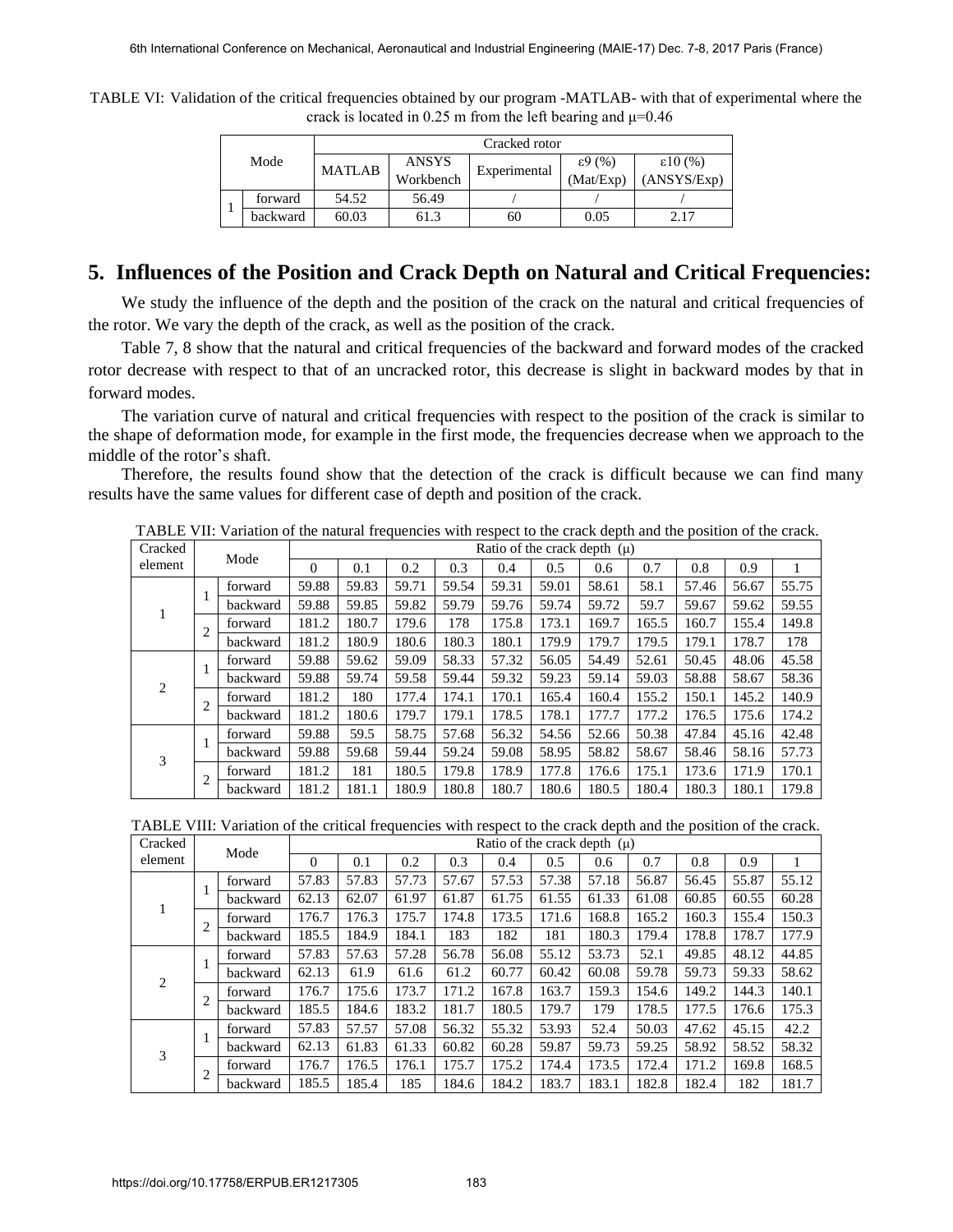### **6. Conclusion**

In this work, we studied the influence of an open transverse crack on the vibratory behavior of rotors, a program was developed in MATLAB to generate the Campbell diagram to identify the natural and critical frequencies. After validation of the results of our program with a results founded with a simulation by ANSYS Workbench and other of experimental, we studied the effect of the position and the depth of the crack on the natural and critical frequencies of the rotor, and we noticed that:

- The natural and critical frequencies of a cracked and uncracked rotor have a gap that can be used to identify the presence , depth and position of the crack
- The natural and critical frequencies decrease with the increase of the crack, although this decrease is slight the danger is significant, this decrease is slight in the backward modes by that in forward modes.
- The variation curve of natural and critical frequencies with respect to the position of the crack is similar to the shape of deformation mode.
- More we discretize the rotor the detection of the crack became difficult because the values of experimental result confounds with several values of the numerical results of different cases of position and crack depth.
- Detection of position and depth of crack is not easy and has become very difficult in cases of complex structure rotors.

# **7. References**

- [1] [J. Wauer," Dynamics of cracked rotors: literature survey". Appl Mech Rev, 43:13–7, 1990.](https://doi.org/10.1115/1.3119157)  https://doi.org/10.1115/1.3119157
- [2] [A. Dimarogonas, "Vibration of cracked structures: a state of the art review". Eng Fract Mech, 55:831–57, 1996.](https://doi.org/10.1016/0013-7944(94)00175-8)  https://doi.org/10.1016/0013-7944(94)00175-8
- [3] [G. Sabnavis, and Kirk RG, Kasarda M, Quinn D, "Cracked shaft detection and diagnostics: a literature review". Shock](https://doi.org/10.1177/0583102404045439)  [Vibr Digest, 36\(4\):287–96, 2004.](https://doi.org/10.1177/0583102404045439)

https://doi.org/10.1177/0583102404045439

[4] [C.A. Papadopoulos, A.D. Dimarogonas, "Coupled longitudinal and vertical vibrations of a rotating shaft with an open](https://doi.org/10.1016/0022-460X(87)90437-8)  [crack", Journal of Sound and Vibration, 117 \(1\) 81–93. 1987.](https://doi.org/10.1016/0022-460X(87)90437-8) 

https://doi.org/10.1016/0022-460X(87)90437-8

- [5] A.C. Chasalevris, C.A. Papadopoulos, "Coupled horizontal and vertical bending vibrations of stationary shaft with two cracks", Journal of Sound andVibration, 309 507–528, 2007.
- [6] [A.S. Sekhar, B.S. Prabhu, "Transient analysis of a cracked rotor passing through critical speeds", Journal of Sound and](https://doi.org/10.1006/jsvi.1994.1238)  [Vibration, 173 \(3\) 415–421, 1994.](https://doi.org/10.1006/jsvi.1994.1238)

https://doi.org/10.1006/jsvi.1994.1238

[7] [A.S. Sekhar, "Crack identification in a rotor system: a model-based approach", Journal of Sound and Vibration, 270](https://doi.org/10.1016/S0022-460X(03)00637-0)  [887–902, 2004.](https://doi.org/10.1016/S0022-460X(03)00637-0) 

https://doi.org/10.1016/S0022-460X(03)00637-0

[8] [M.A. AL-Shudeifat, "On the finite element modeling of an asymmetric cracked rotor", Journal of Sound and Vibration,](https://doi.org/10.1016/j.jsv.2012.12.026)  [332 \(11\) 2795–2807, 2013.](https://doi.org/10.1016/j.jsv.2012.12.026) 

https://doi.org/10.1016/j.jsv.2012.12.026

[9] [M.A. AL-Shudeifat, "Stability analysis and backward whirl investigation of cracked rotors with time-varying](https://doi.org/10.1016/j.jsv.2015.03.007)  [stiffness", Journal of Sound and Vibration, 348 365–380, 2015.](https://doi.org/10.1016/j.jsv.2015.03.007) 

https://doi.org/10.1016/j.jsv.2015.03.007